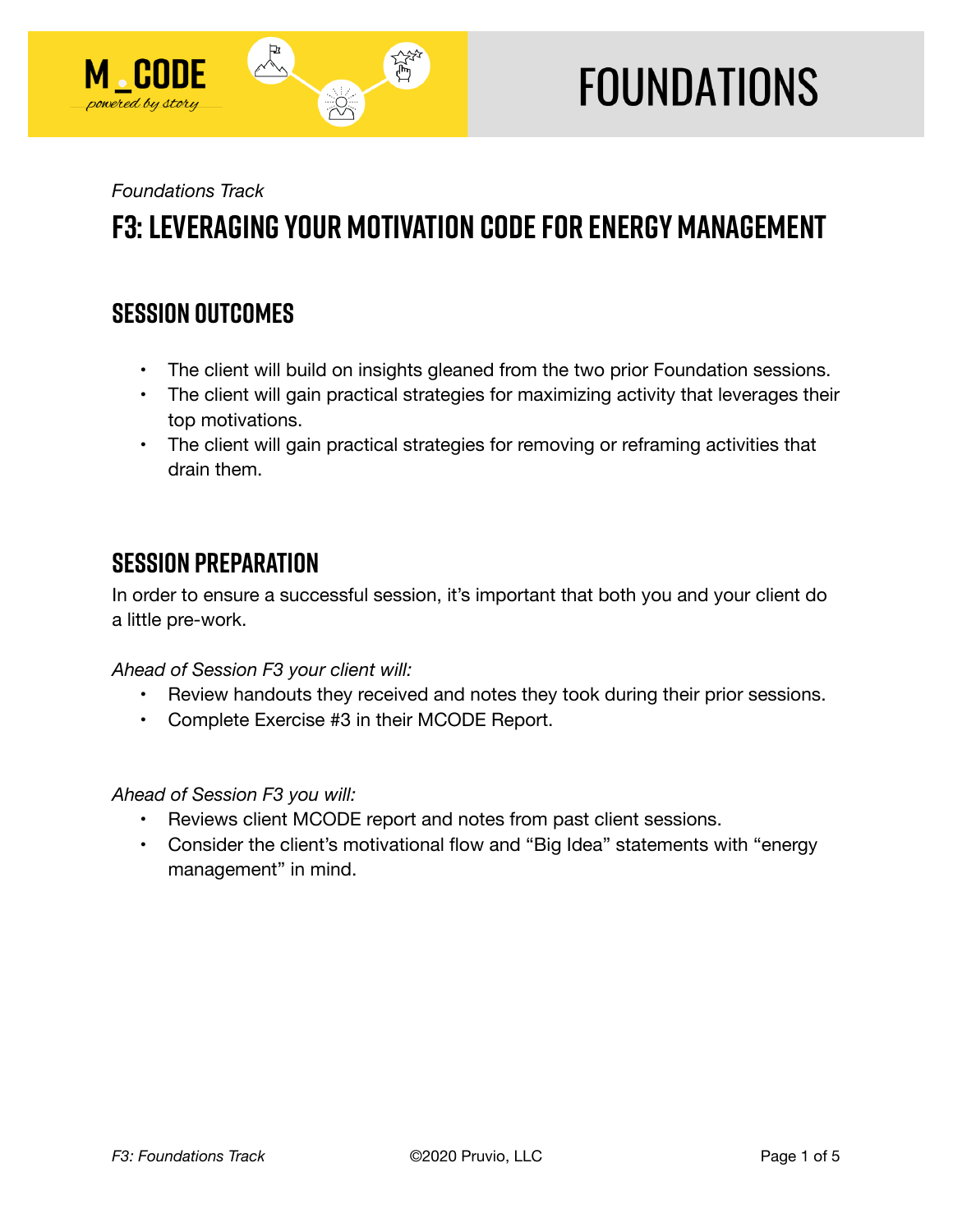## **Communication**

One week ahead of the appointment send an email message similar to this to your client:

*Greetings \_\_\_\_\_\_\_\_,* 

*I'm looking forward to connecting again with you in our third MCODE Foundations Coaching Track-session. Our next session is scheduled on \_\_\_\_\_\_ at \_\_\_\_\_\_ [via Zoom (the link is here) or face to face at (address).* 

*Our last session together took a deeper look at your outcome motivation. We discussed \_\_\_\_\_\_\_, and, in response, you committed to \_\_\_\_\_\_\_\_. Before diving into our main topic, we'll begin our next session by hearing from you as to how this commitment is playing out. I look forward to hearing your progress and any questions you have or challenges you've faced along the way.* 

*Our focus for the upcoming session will be highlighting energy management in light of your motivational flow.* 

*To gain the most from our next session, I suggest you work through the following preparations:* 

- *Review your report and notes you took during our prior sessions.*
- *Complete Exercise #3 in the Report*

*I look forward to our time together.* 

*Sincerely,* 

*\_\_\_\_\_\_\_\_\_\_\_\_\_\_\_\_\_\_\_\_\_\_\_\_\_\_ Certified MCODE Practitioner*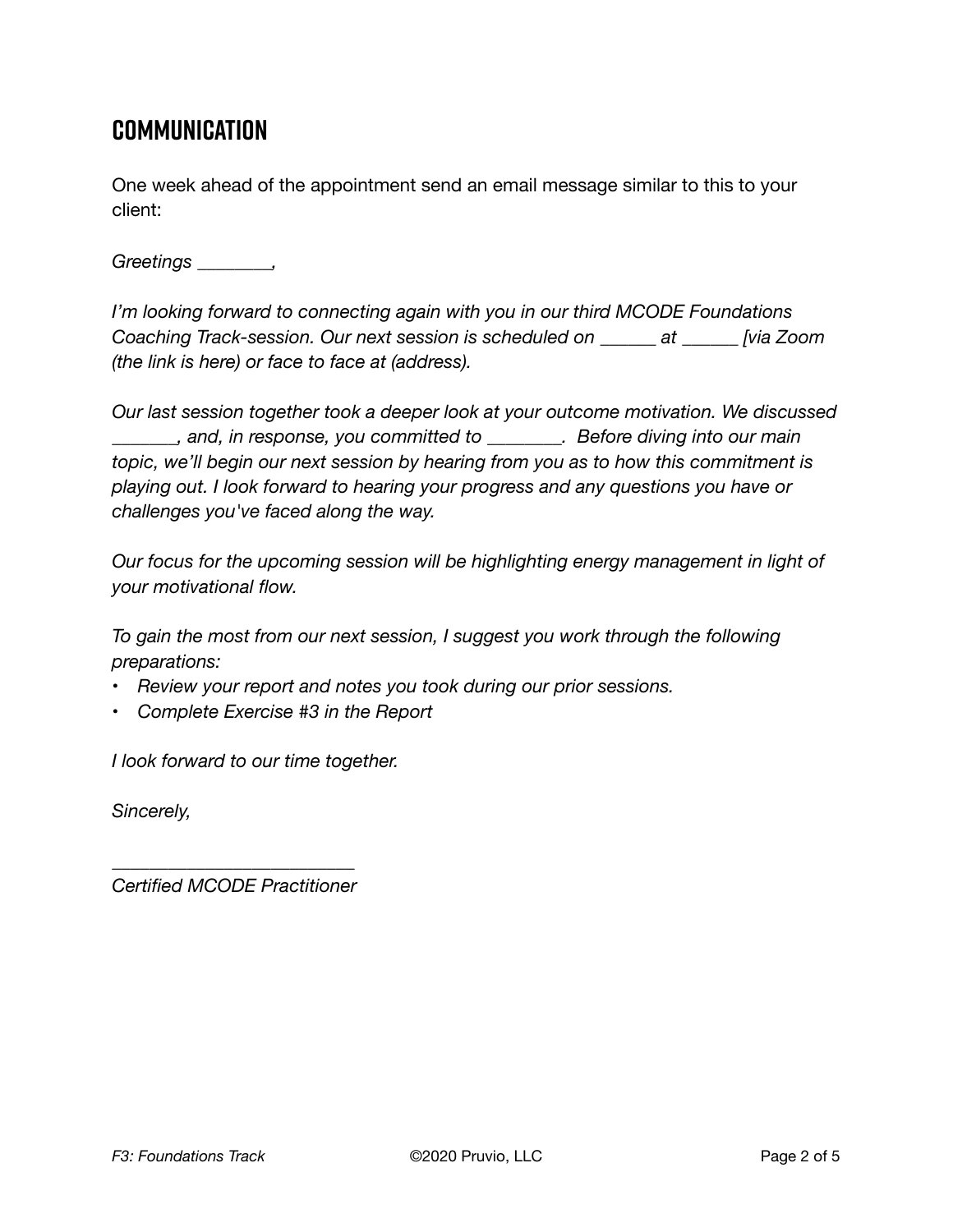## **SESSION OUTLINE**

#### **Meet + Greet [2 minutes]:**

*Practitioner Note: Come with something personal to share with your client (no more than 30 seconds of this 3 minute block). Then ask them to share, and follow up with at least one probing question.* 

**Transition / Accountability [2 minutes]:** "Our last session together clarified your outcome and we discussed and  $\blacksquare$  . In response, you committed to  $\blacksquare$ How is this commitment playing out?" [Client responds].

**Preview [1 Minute]:** "Today we are going to build on other Impact Session insights to begin to outline a tailored plan for your energy management and peak performance. Generally, when we work in line with our motivational flow we *grow* energy; we do not expend it. Currently, do you find yourself "energized" or "de-energized" by your personal and professional engagements?" [The client responds].

#### **SESSION OUTLINE:**

#### **Context [3 minutes]:**

In their book, *The Power of Full Engagement: Managing Energy, Not Time, Is the Key to High Performance and Personal Renewal*, authors Jim Loehr and Tony Swartz make the case that personal energy is a key renewable resource. Efforts to manage our time will always give way to our energy capacity. If we learn what energizes us and set up disciplines to direct our energy, time efficiency and productivity will naturally follow. Taking time to understand our unique motivational flow becomes a vital asset in managing energy. Today we're going to revisit the Trigger–Process–Outcome sequence to better understand, predict, and capitalize on energy management in our personal and professional lives.

#### **Content review and Consultative Coaching Conversation [45 minutes]:**

*Practitioner Note: In this section you will guide your client through the F.L.O.W. (F.ind Out, L.earn About, O.wn, W.ork It) process to surface one pressing productivity challenge where prioritizing action is needed. Your goal is to help surface the client's F.L.O.W. (F.ind Out, L.earn About, O.wn It, W.ork It) for this challenge.*

**Find Out:** Ask the client to walk you through their responses to Exercise 3. As they do, ask questions to probe for more details in each response. Ask for examples of activities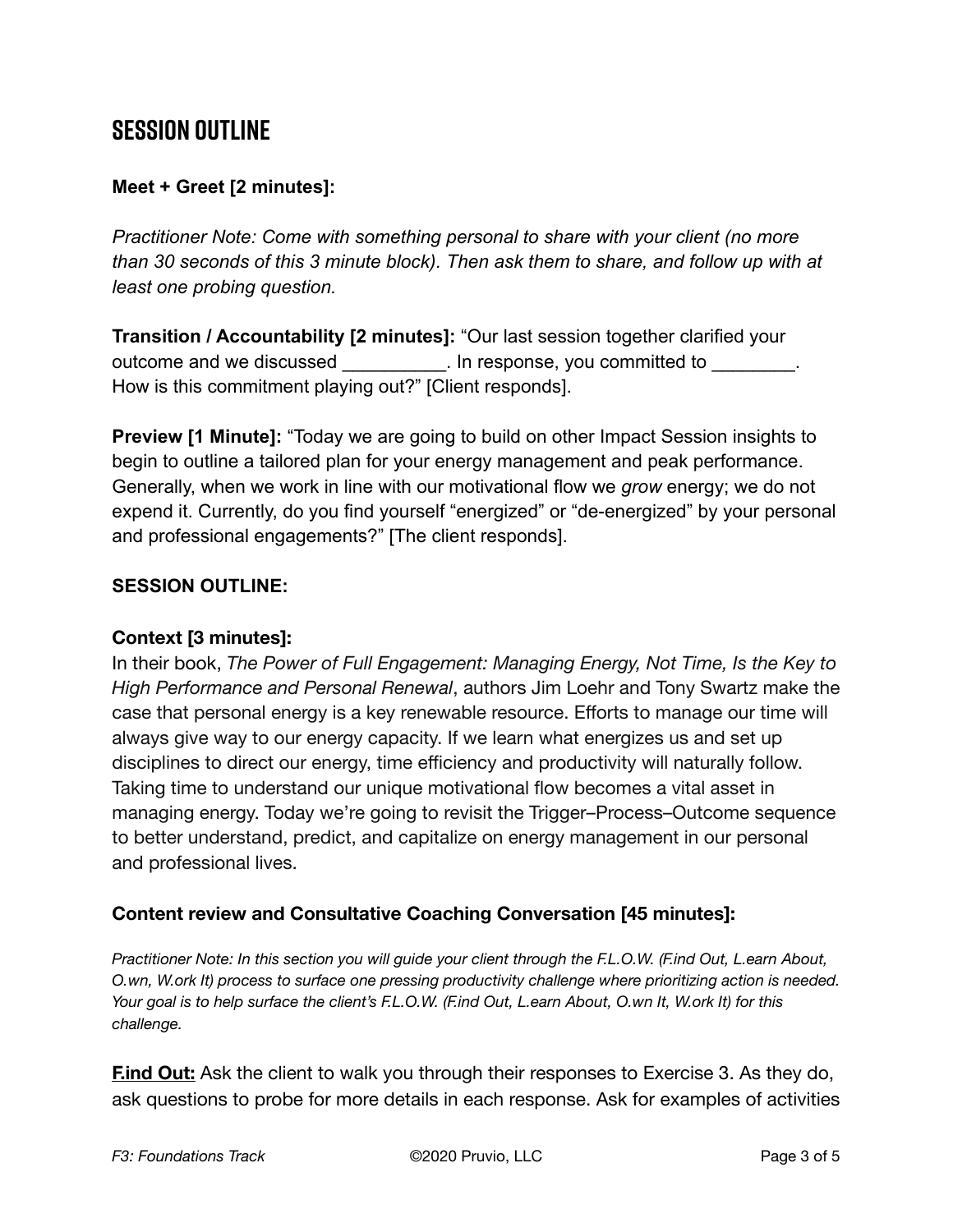that energize. Do the same for those that drain energy. Reference back to the client's achievement stories and draw out specific examples of energizing and de-energizing activities. Note which draining activities (a) don't allow for the exercise of top motivations, and (b) directly contradict the top motivations.

*Practitioner Note: As clients repeatedly see their motivational flow in action, they recognize more fully the value of managing that flow.*

Optional Coaching questions:

- Ask how changes or promotions have taken them away from what really satisfies them.
- What parts of their current job demands correspond to bottom ranked themes from page 14 of the MCODE Report?

#### **L.earn About:**

Now explore concrete adjustments that could elevate motivating activities and remove or adjust demotivating activities. The "Do-Delete-Delegate-Defer-Define" framework can be helpful here. Help the client list their activities in the following categories. We recommend creating a document and sharing your screen so you can both see this visually.

- 1. What activities must the client simply DO?
- 2. What activities can the client DELETE? What would be the consequences?
- 3. What activities can the client DELEGATE? To whom? Is this feasible? Under what conditions?
- 4. What activities can the client can DEFER? Who would have to confirm this change?

With the activities the client must DO, how might they DEFINE the activity / responsibility in a way that frames it as a fulfillment of one of their motivation themes? [example: "Experiencing the Ideal" might not find balancing a spreadsheet energizing. But reframing the assignment as a step toward the ideal of order and accuracy can provide a new context for the activity.

**O.wn It** Help the client own their one big idea application from what has stood out in your conversation thus far.